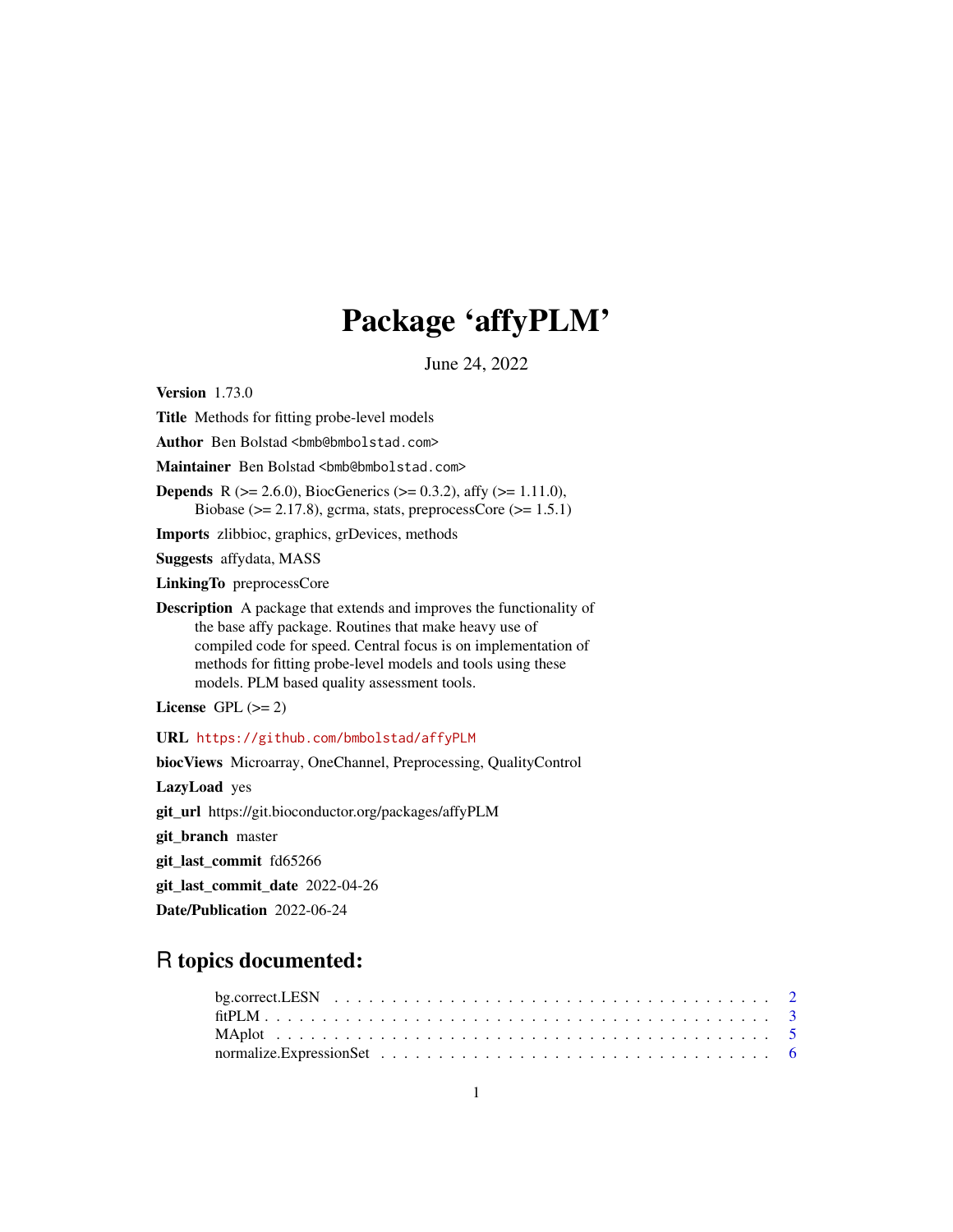# <span id="page-1-0"></span>2 bg.correct.LESN

| Index |  |
|-------|--|

bg.correct.LESN *LESN - Low End Signal is Noise Background corrections*

#### Description

This function background corrects PM probe data using LESN - Low End Signal is Noise concepts.

# Usage

```
bg.correct.LESN(object, method=2, baseline=0.25, theta=4)
```
# Arguments

| object   | an AffyBatch                                          |
|----------|-------------------------------------------------------|
| method   | an integer code specifying which method to use        |
| baseline | A baseline value to use                               |
| theta    | A parameter used in the background correction process |

## Details

This method will be more formally documented at a later date.

The basic concept is to consider that the lowest end of intensites is most likely just noise (and should be heavily corrected) and the highest end signals are most likely signal and should have little adjustment. Low end signals are made much smaller while high end signals get less adjustment relative adjustment.

# Value

An [AffyBatch](#page-0-0)

#### Author(s)

Ben Bolstad <bmb@bmbolstad.com>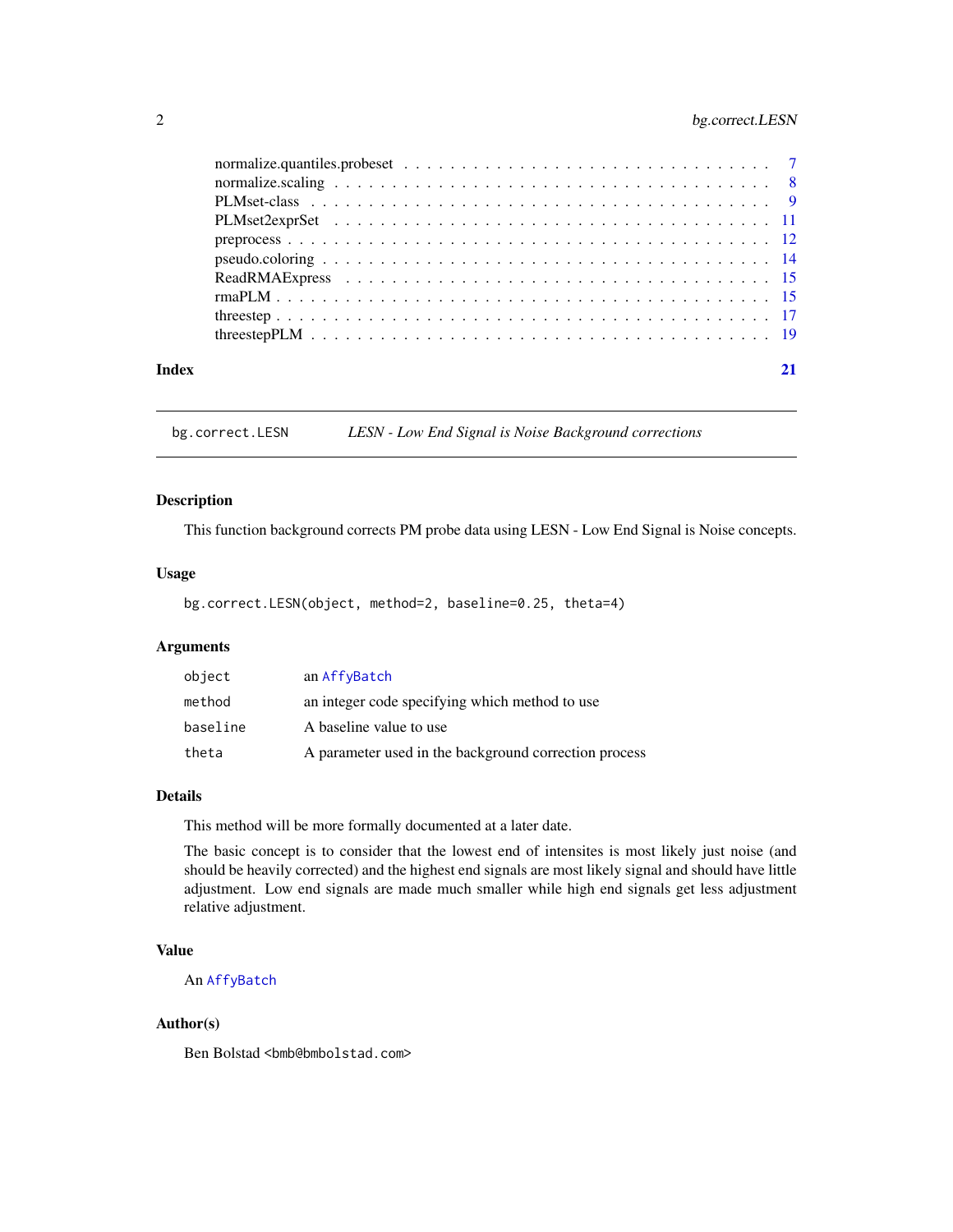#### <span id="page-2-0"></span> $fitPLM$  3

# References

Bolstad, BM (2004) *Low Level Analysis of High-density Oligonucleotide Array Data: Background, Normalization and Summarization*. PhD Dissertation. University of California, Berkeley.

#### Examples

```
if (require(affydata)) {
  data(Dilution)
  Dilution.example.bgcorrect <- bg.correct.LESN(Dilution)
}
```
<span id="page-2-1"></span>fitPLM *Fit a Probe Level Model to Affymetrix Genechip Data.*

# Description

This function converts an [AffyBatch](#page-0-0) into an [PLMset](#page-8-1) by fitting a specified robust linear model to the probe level data.

#### Usage

```
fitPLM(object,model=PM ~ -1 + probes +samples,
       variable.type=c(default="factor"),
       constraint.type=c(default="contr.treatment"),
       subset=NULL,
       background=TRUE, normalize=TRUE, background.method="RMA.2",
       normalize.method="quantile", background.param=list(),
       normalize.param=list(), output.param=verify.output.param(),
      model.param=verify.model.param(object, model),
       verbosity.level=0)
```

| object          | an AffyBatch                                                                                                                                          |  |  |  |  |  |
|-----------------|-------------------------------------------------------------------------------------------------------------------------------------------------------|--|--|--|--|--|
| model           | A formula describing the model to fit. This is slightly different from the standard<br>method of specifying formulae in R. Read the description below |  |  |  |  |  |
| variable.type   | a way to specify whether variables in the model are factors or standard variables                                                                     |  |  |  |  |  |
| constraint.type |                                                                                                                                                       |  |  |  |  |  |
|                 | should factor variables sum to zero or have first variable set to zero (endpoint<br>constraint)                                                       |  |  |  |  |  |
| subset          | a vector with the names of probesets to be used. If NULL then all probesets are<br>used.                                                              |  |  |  |  |  |
| normalize       | logical value. If TRUE normalize data using quantile normalization                                                                                    |  |  |  |  |  |
| background      | logical value. If TRUE background correct using RMA background correction                                                                             |  |  |  |  |  |
|                 | background.method                                                                                                                                     |  |  |  |  |  |
|                 | name of background method to use.                                                                                                                     |  |  |  |  |  |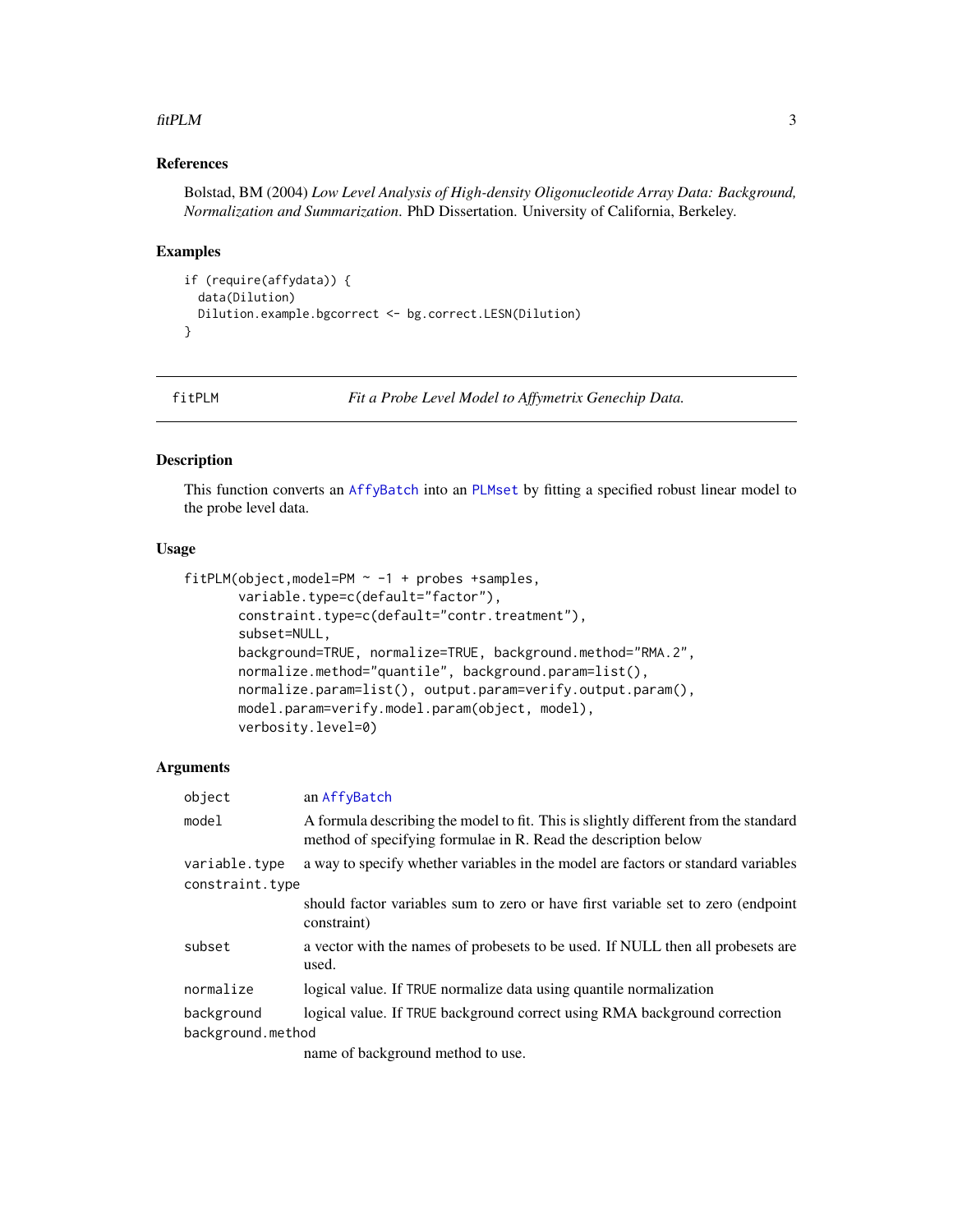<span id="page-3-0"></span>

| normalize.method                                                                                                       |  |  |  |  |  |
|------------------------------------------------------------------------------------------------------------------------|--|--|--|--|--|
| name of normalization method to use.                                                                                   |  |  |  |  |  |
| background.param                                                                                                       |  |  |  |  |  |
| A list of parameters for background routines                                                                           |  |  |  |  |  |
| normalize.param                                                                                                        |  |  |  |  |  |
| A list of parameters for normalization routines                                                                        |  |  |  |  |  |
| A list of parameters controlling optional output from the routine.                                                     |  |  |  |  |  |
| A list of parameters controlling model procedure                                                                       |  |  |  |  |  |
| verbosity.level                                                                                                        |  |  |  |  |  |
| An integer specifying how much to print out. Higher values indicate more ver-<br>bose. A value of 0 will print nothing |  |  |  |  |  |
|                                                                                                                        |  |  |  |  |  |

This function fits robust Probe Level linear Models to all the probesets in an [AffyBatch](#page-0-0). This is carried out on a probeset by probeset basis. The user has quite a lot of control over which model is used and what outputs are stored. For more details please read the vignette.

# Value

An [PLMset](#page-8-1)

### Author(s)

Ben Bolstad <bmb@bmbolstad.com>

# References

Bolstad, BM (2004) *Low Level Analysis of High-density Oligonucleotide Array Data: Background, Normalization and Summarization*. PhD Dissertation. University of California, Berkeley.

#### See Also

[expresso](#page-0-0), [rma](#page-0-0), [threestep](#page-16-1)

# Examples

```
if (require(affydata)) {
 data(Dilution)
 Pset <- fitPLM(Dilution, model=PM ~ -1 + probes + samples)
 se(Pset)[1:5,]
 image(Pset)
 NUSE(Pset)
 #now lets try a wider class of models
 ## Not run: Pset <- fitPLM(Dilution,model=PM ~ -1 + probes +liver,
 normalize=FALSE,background=FALSE)
## End(Not run)
 ## Not run: coefs(Pset)[1:10,]
```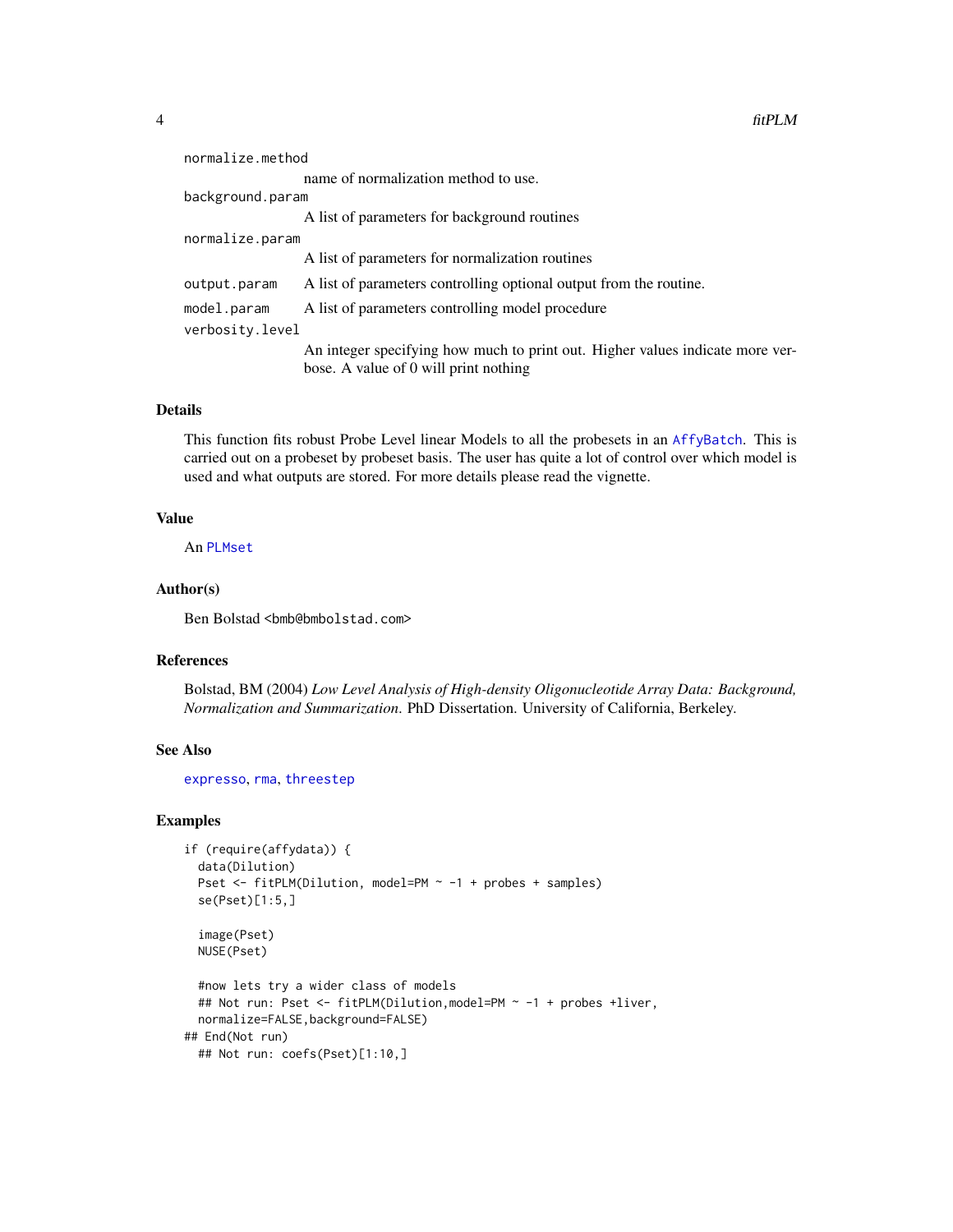#### <span id="page-4-0"></span>MAplot 5

```
## Not run: Pset <- fitPLM(Dilution,model=PM ~ -1 + probes + liver +
 scanner, normalize=FALSE,background=FALSE)
## End(Not run)
 coefs(Pset)[1:10,]
 #try liver as a covariate
 logliver <- log2(c(20,20,10,10))
 ## Not run: Pset <- fitPLM(Dilution, model=PM~-1+probes+logliver+scanner,
 normalize=FALSE, background=FALSE, variable.type=c(logliver="covariate"))
## End(Not run)
 coefs(Pset)[1:10,]
 #try a different se.type
 ## Not run: Pset <- fitPLM(Dilution, model=PM~-1+probes+scanner,
 normalize=FALSE,background=FALSE,m odel.param=list(se.type=2))
## End(Not run)
 se(Pset)[1:10,]
}
```
MAplot *Relative M vs. A plots*

# Description

Create boxplots of M or M vs A plots. Where M is determined relative to a specified chip or to a pseudo-median reference chip.

# Arguments

|                 | Additional parameters for the routine.                    |
|-----------------|-----------------------------------------------------------|
| A               | A vector to plot along the horizonal axis                 |
| M               | A vector to plot along vertical axis                      |
| subset          | A set of indices to use when drawing the loess curve      |
| show.statistics |                                                           |
|                 | If true some summary statistics of the M values are drawn |
| span            | span to be used for loess fit.                            |
| family.loess    | "guassian" or "symmetric" as in loess.                    |
| cex             | Size of text when writing summary statistics on plot      |

#### See Also

[mva.pairs](#page-0-0)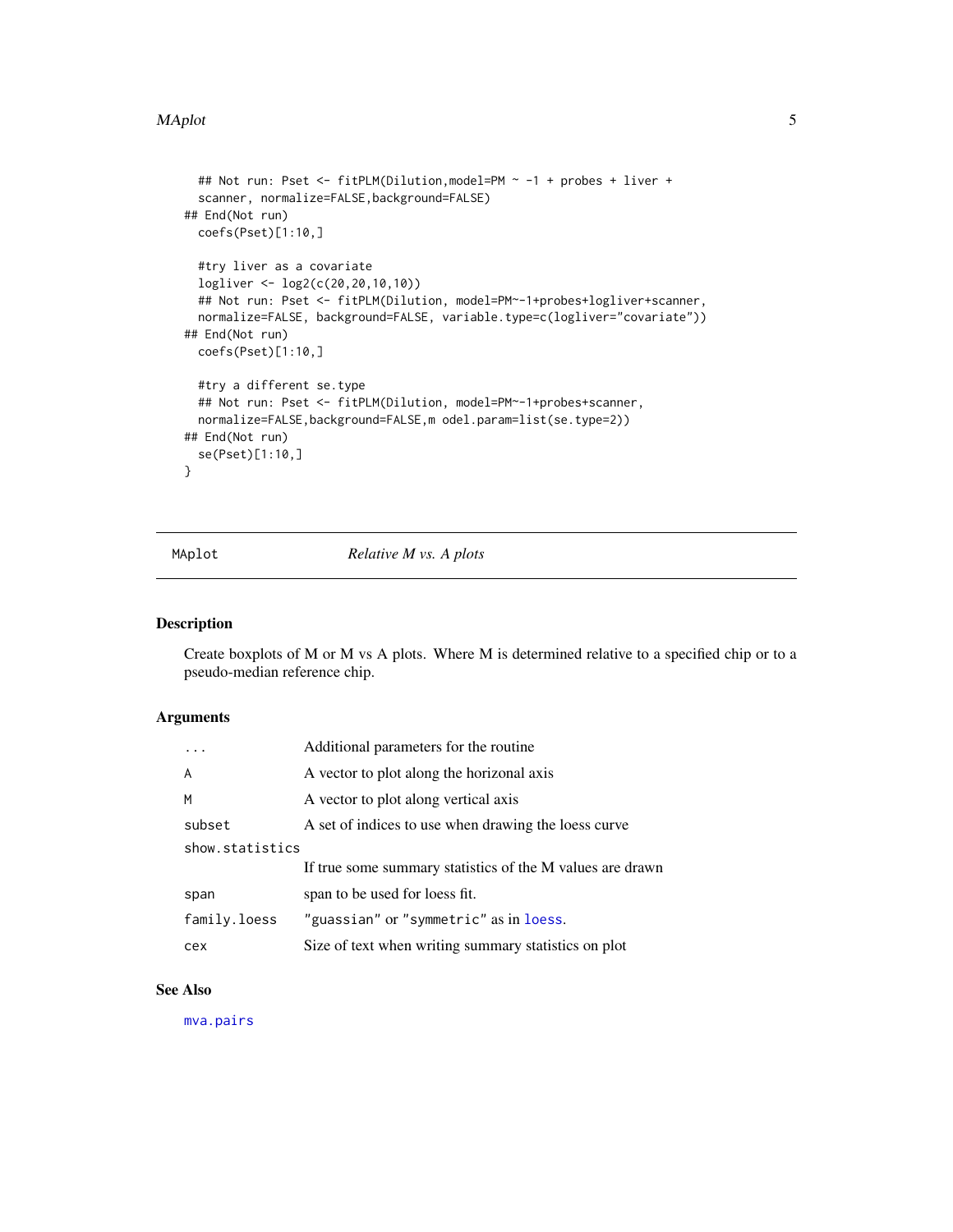```
normalize.ExpressionSet
```
*Normalization applied to ExpressionSets*

# Description

Allows the user to apply normalization routines to ExpressionSets.

# Usage

```
normalize.ExpressionSet.quantiles(eset, transfn=c("none","log","antilog"))
normalize.ExpressionSet.loess(eset, transfn=c("none","log","antilog"),...)
normalize.ExpressionSet.contrasts(eset, span = 2/3,
    choose.subset=TRUE, subset.size=5000, verbose=TRUE, family="symmetric",
    transfn=c("none","log","antilog"))
normalize.ExpressionSet.qspline(eset, transfn=c("none","log","antilog"),...)
normalize.ExpressionSet.invariantset(eset,prd.td=c(0.003, 0.007),
    verbose=FALSE, transfn=c("none","log","antilog"),
    baseline.type=c("mean","median","pseudo-mean","pseudo-median"))
normalize.ExpressionSet.scaling(eset, trim=0.02, baseline=-1,
    transfn=c("none","log","antilog"))
```

| eset          | An ExpressionSet                                                                                                   |
|---------------|--------------------------------------------------------------------------------------------------------------------|
| span          | parameter to be passed to the function loess.                                                                      |
| choose.subset | use a subset of values to establish the normalization relationship                                                 |
| subset.size   | number to use for subset                                                                                           |
| verbose       | verbosity flag                                                                                                     |
| family        | parameter to be passed to the function loess.                                                                      |
| prd.td        | cutoff parameter (details in the bibliographic reference)                                                          |
| trim          | How much to trim from the top and bottom before computing the mean when<br>using the scaling normalization         |
| baseline      | Index of array to use as baseline, negative values $(-1,-2,-3,-4)$ control different<br>baseline selection methods |
| transfn       | Transform the ExpressionSet before normalizing. Useful when dealing with<br>expression values that are log-scale   |
| baseline.type | A method of selecting the baseline array                                                                           |
| .             | Additional parameters that may be passed to the normalization routine                                              |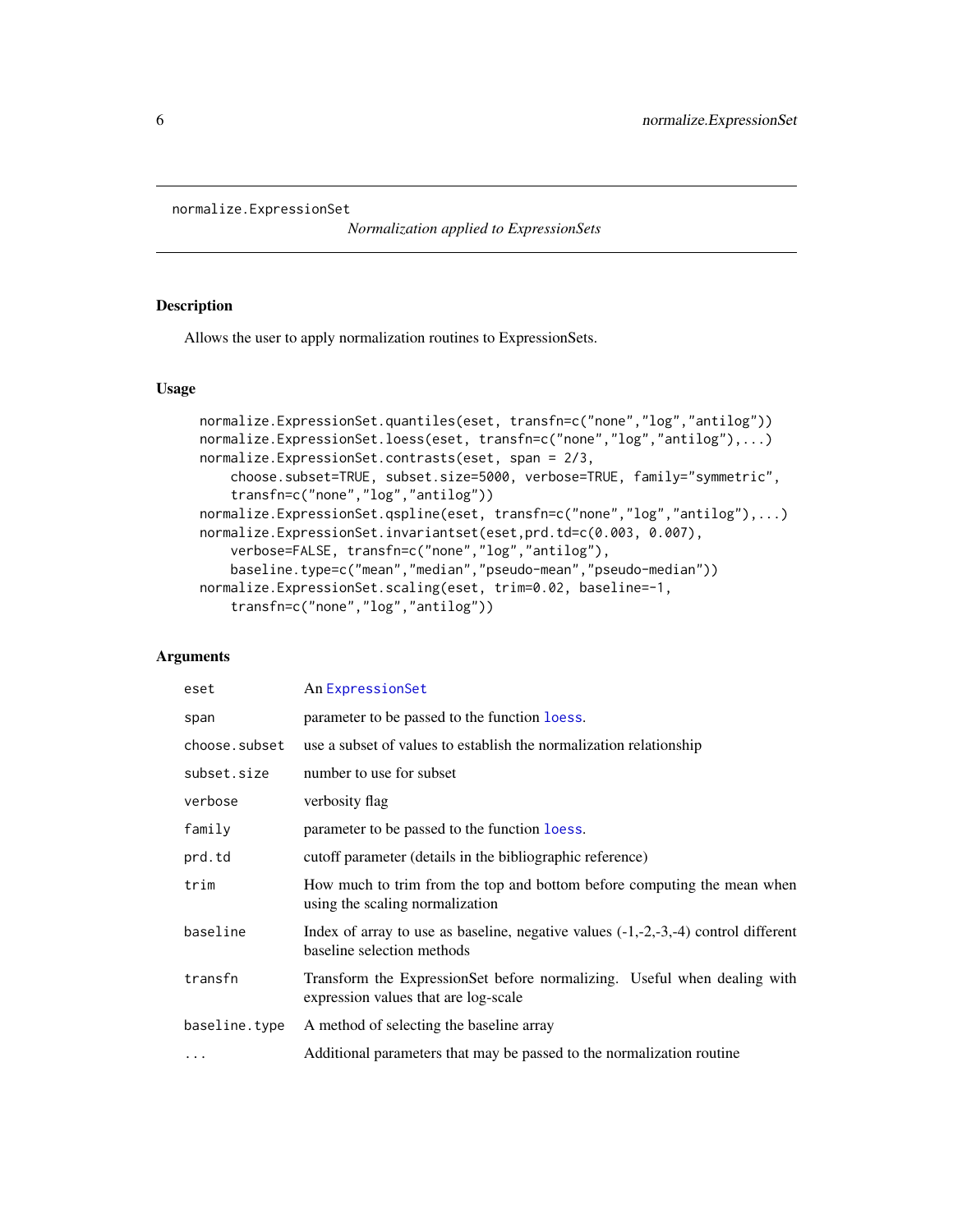<span id="page-6-0"></span>This function carries out normalization of expression values. In general you should either normalize at the probe level or at the expression value level, not both.

Typing normalize.ExpressionSet.methods should give you a list of methods that you may use. note that you can also use the normalize function on ExpressionSets. Use method to select the normalization method.

# Value

A normalized [ExpressionSet](#page-0-0).

#### Author(s)

Ben Bolstad, <bmb@bmbolstad.com>

#### References

Bolstad, BM (2004) *Low Level Analysis of High-density Oligonucleotide Array Data: Background, Normalization and Summarization*. PhD Dissertation. University of California, Berkeley.

#### Examples

```
if (require(affydata)) {
 data(Dilution)
 eset <- rma(Dilution, normalize=FALSE, background=FALSE)
 normalize(eset)
}
```
normalize.quantiles.probeset

*Quantile Normalization applied to probesets*

### Description

Using a normalization based upon quantiles, this function normalizes a matrix of probe level intensities.

#### Usage

normalize.AffyBatch.quantiles.probeset(abatch,type=c("separate","pmonly","mmonly","together"),use.

| abatch     | An AffyBatch                           |
|------------|----------------------------------------|
| type       | how should MM and PM values be handled |
| use.median | use median rather than mean            |
| use.log    | take logarithms, then normalize        |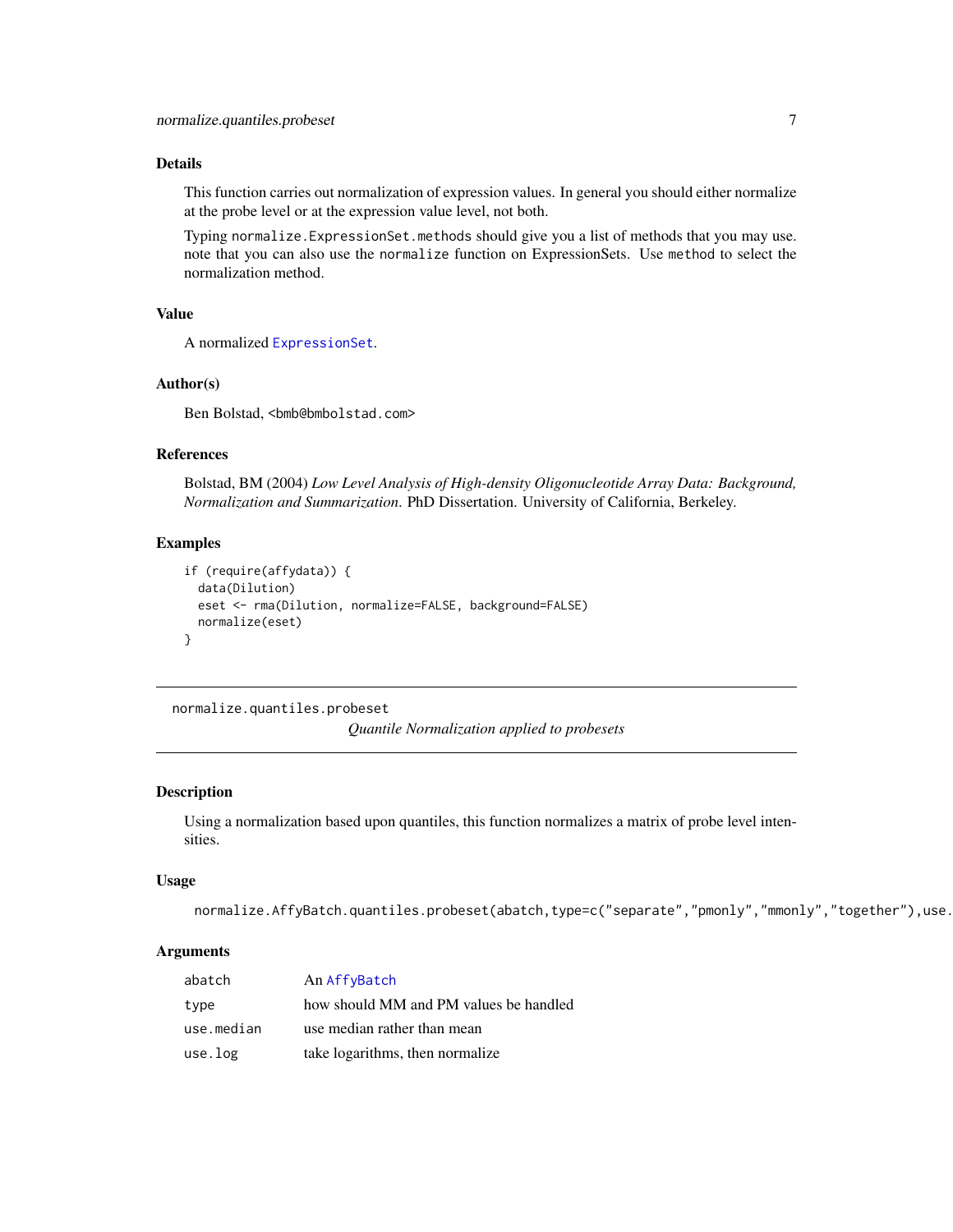<span id="page-7-0"></span>This function applies the [quantile](#page-0-0) method in a probeset specific manner.

In particular a probeset summary is normalized using the quantile method and then the probes adjusted accordingly.

#### Value

A normalized AffyBatch.

#### Author(s)

Ben Bolstad, <bmb@bmbolstad.com>

#### References

Bolstad, B (2001) *Probe Level Quantile Normalization of High Density Oligonucleotide Array Data*. Unpublished manuscript <http://oz.berkeley.edu/~bolstad/stuff/qnorm.pdf>

Bolstad, B. M., Irizarry R. A., Astrand, M, and Speed, T. P. (2003) *A Comparison of Normalization Methods for High Density Oligonucleotide Array Data Based on Bias and Variance.* Bioinformatics 19(2) ,pp 185-193. <http://www.stat.berkeley.edu/~bolstad/normalize/normalize.html>

# See Also

[normalize.quantiles](#page-0-0)

normalize.scaling *Scaling normalization*

# Description

Allows the user to apply scaling normalization.

#### Usage

```
normalize.scaling(X,trim=0.02, baseline=-1, log.scalefactors=FALSE)
normalize.AffyBatch.scaling(abatch,
   type=c("together","pmonly","mmonly","separate"),
    trim=0.02, baseline=-1, log.scalefactors=FALSE)
```

| X.     | A matrix. The columns of which are to be normalized.                                                        |
|--------|-------------------------------------------------------------------------------------------------------------|
| abatch | An AffyBatch                                                                                                |
| type   | A parameter controlling how normalization is applied to the Affybatch.                                      |
| trim   | How much to trim from the top and bottom before computing the mean when<br>using the scaling normalization. |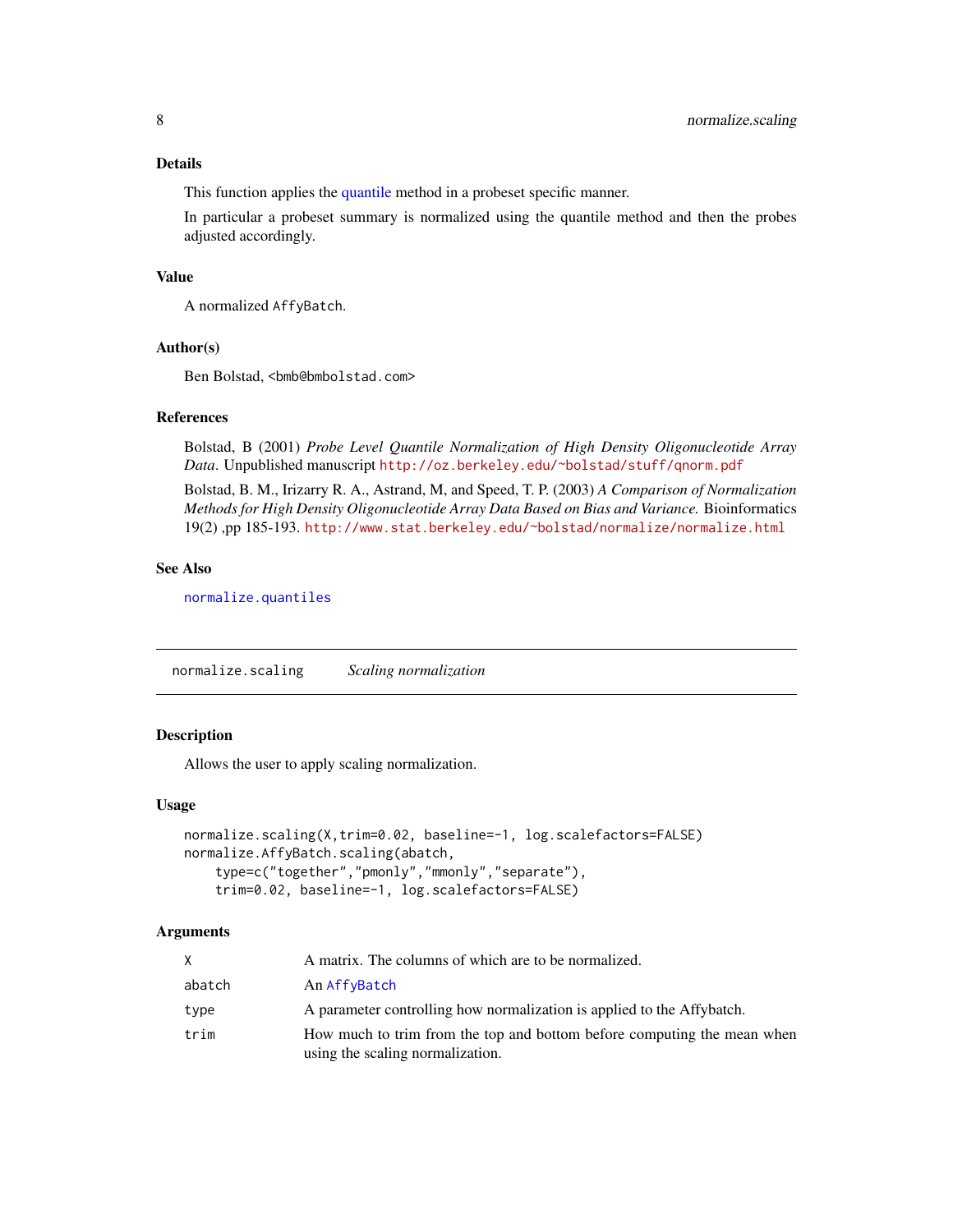# <span id="page-8-0"></span>PLMset-class 9

| baseline         | Index of array to use as baseline, negative values $(-1,-2,-3,-4)$ control different                                                                                                                                                                                                                                                                          |
|------------------|---------------------------------------------------------------------------------------------------------------------------------------------------------------------------------------------------------------------------------------------------------------------------------------------------------------------------------------------------------------|
|                  | baseline selection methods.                                                                                                                                                                                                                                                                                                                                   |
| log.scalefactors |                                                                                                                                                                                                                                                                                                                                                               |
|                  | $\alpha$ , $\alpha$ , $\alpha$ , $\alpha$ , $\alpha$ , $\alpha$ , $\alpha$ , $\alpha$ , $\alpha$ , $\alpha$ , $\alpha$ , $\alpha$ , $\alpha$ , $\alpha$ , $\alpha$ , $\alpha$ , $\alpha$ , $\alpha$ , $\alpha$ , $\alpha$ , $\alpha$ , $\alpha$ , $\alpha$ , $\alpha$ , $\alpha$ , $\alpha$ , $\alpha$ , $\alpha$ , $\alpha$ , $\alpha$ , $\alpha$ , $\alpha$ |

Compute the scale factors based on log2 transformed data.

#### Details

These function carries out scaling normalization of expression values.

# Value

A normalized [ExpressionSet](#page-0-0).

# Author(s)

Ben Bolstad, <bmb@bmbolstad.com>

# Examples

```
if (require(affydata)) {
 data(Dilution)
 normalize.AffyBatch.scaling(Dilution)
}
```
PLMset-class *Class PLMset*

# <span id="page-8-1"></span>Description

This is a class representation for Probe level Linear Models fitted to Affymetrix GeneChip probe level data.

# Objects from the Class

Objects can be created using the function [fitPLM](#page-2-1)

#### **Slots**

probe.coefs: Object of class "matrix". Contains model coefficients related to probe effects.

- se.probe.coefs: Object of class "matrix". Contains standard error estimates for the probe coefficients.
- chip.coefs: Object of class "matrix". Contains model coefficients related to chip (or chip level) effects for each fit.
- se.chip.coefs: Object of class "matrix". Contains standard error estimates for the chip coefficients.
- const.coefs: Object of class "matrix". Contains model coefficients related to intercept effects for each fit.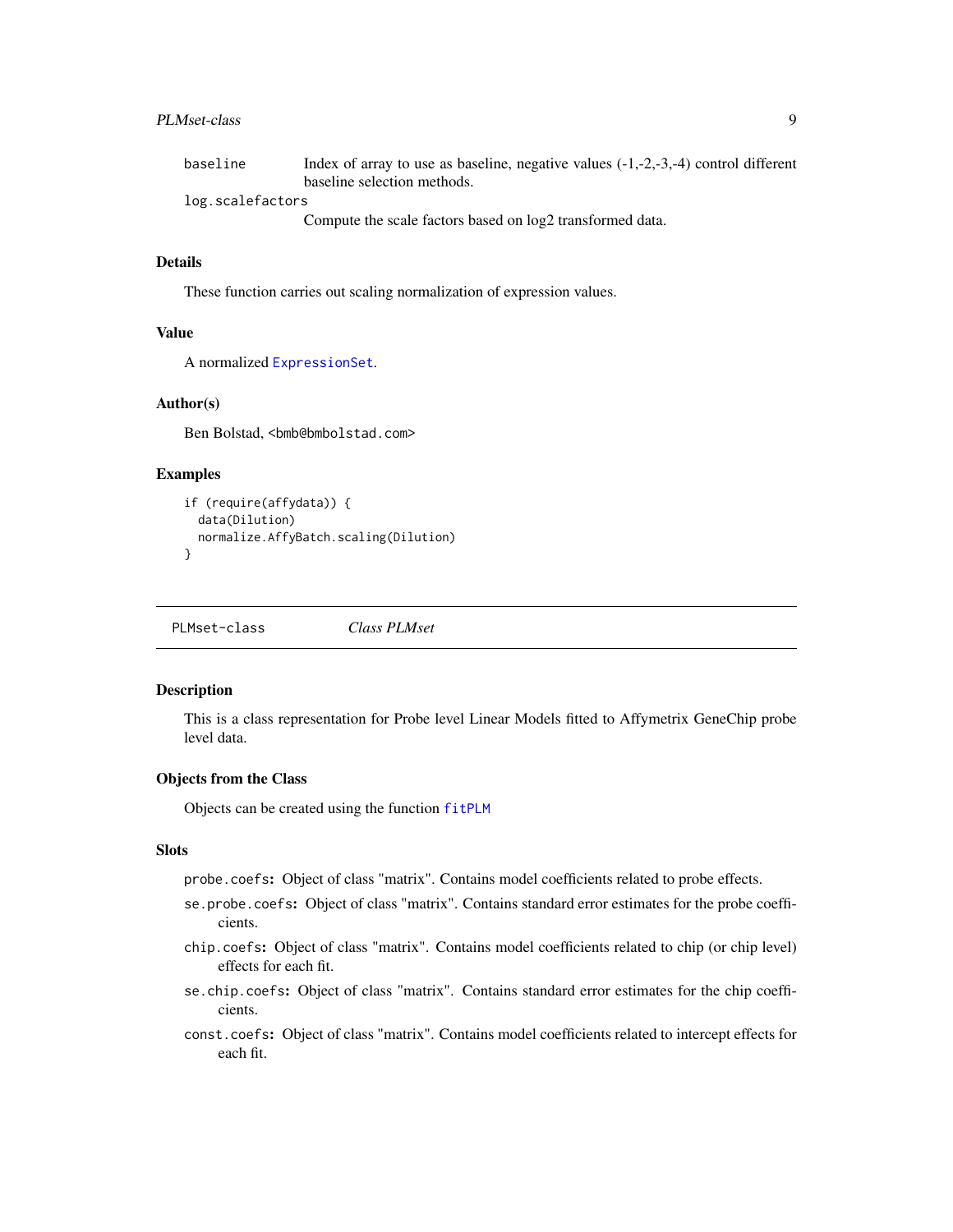- se.const.coefs: Object of class "matrix". Contains standard error estimates for the intercept estimates
- model.description: Object of class "character". This string describes the probe level model fitted.
- weights: List of objects of class "matrix". Contains probe weights for each fit. The matrix has columns for chips and rows are probes.
- phenoData: Object of class "phenoData" This is an instance of class phenoData containing the patient (or case) level data. The columns of the pData slot of this entity represent variables and the rows represent patients or cases.
- annotation A character string identifying the annotation that may be used for the ExpressionSet instance.
- experimentData: Object of class "MIAME". For compatibility with previous version of this class description can also be a "character". The class characterOrMIAME has been defined just for this.
- cdfName: A character string giving the name of the cdfFile.

nrow: Object of class "numeric". Number of rows in chip.

ncol: Object of class "numeric". Number of cols in chip.

narrays: Object of class "numeric". Number of arrays used in model fit.

normVec: Object of class "matrix". For storing normalization vector(s). Not currentl used

varcov: Object of class "list". A list of variance/covariance matrices.

residualSE: Object of class "matrix". Contains residual standard error and df.

residuals: List of objects of class "matrix". Contains residuals from model fit (if stored).

model.call: Object of class "call"

#### Methods

weights<- signature(object = "PLMset"): replaces the weights.

weights signature(object = "PLMset"): extracts the model fit weights.

coefs<- signature(object = "PLMset"): replaces the chip coefs.

coefs signature(object = "PLMset"): extracts the chip coefs.

se signature(object = "PLMset"): extracts the standard error estimates of the chip coefs.

se<- signature(object = "PLMset"): replaces the standard error estimates of the chip coefs.

coefs.probe signature(object = "PLMset"): extracts the probe coefs.

- se.probe signature(object = "PLMset"): extracts the standard error estimates of the probe coefs.
- coefs.const signature(object = "PLMset"): extracts the intercept coefs.
- se.const signature(object = "PLMset"): extracts the standard error estimates of the intercept coefs.
- getCdfInfo signature(object = "PLMset"): retrieve the environment that defines the location of probes by probe set.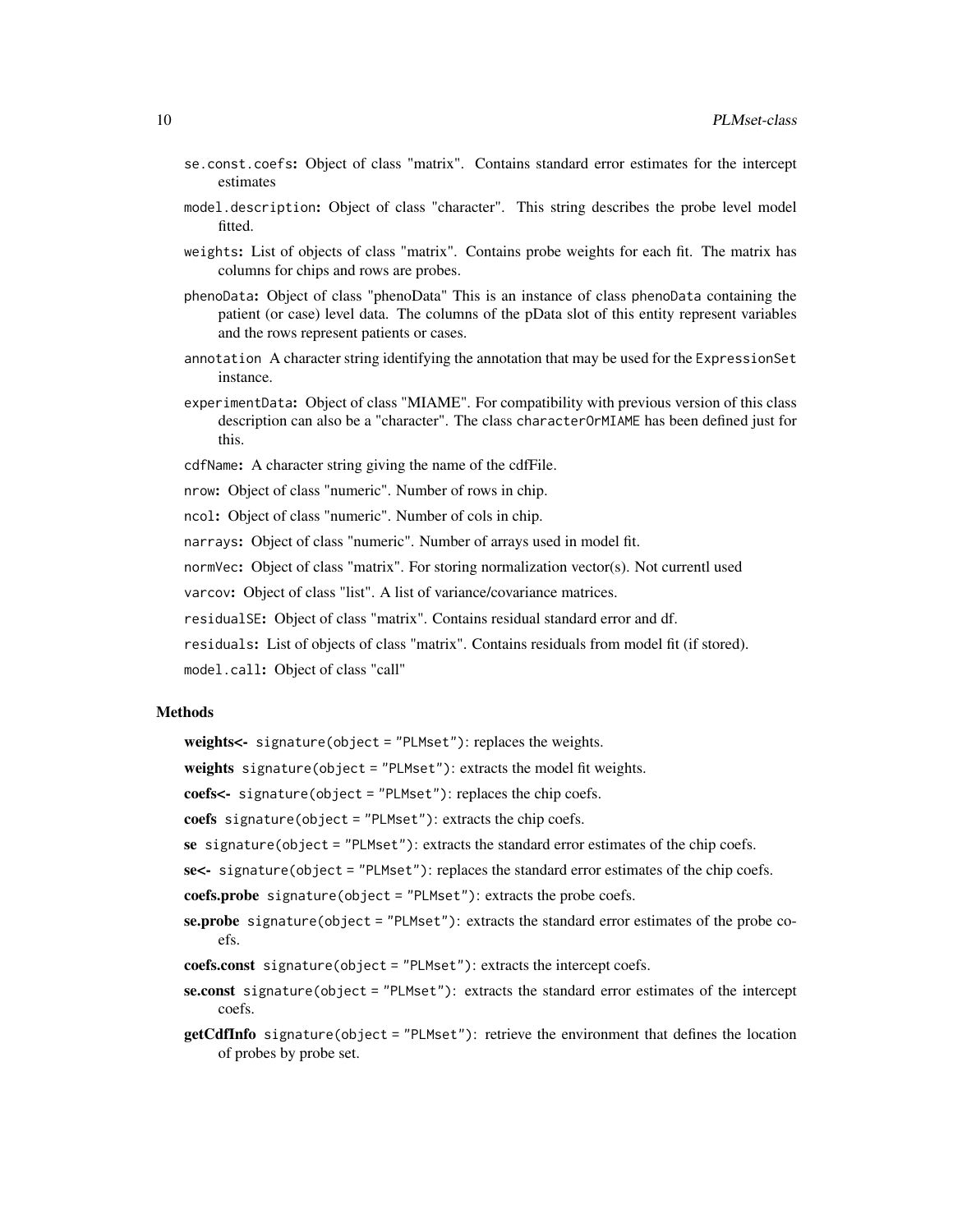- <span id="page-10-0"></span>**image** signature( $x =$  "PLMset"): creates an image of the robust linear model fit weights for each sample.
- indexProbes signature(object = "PLMset", which = "character"): returns a list with locations of the probes in each probe set. The list names defines the probe set names. which can be "pm", "mm", or "both". If "both" then perfect match locations are given followed by mismatch locations.
- **Mbox** signature(object = "PLMset"): gives a boxplot of M's for each chip. The M's are computed relative to a "median" chip.
- **normvec** signature( $x =$  "PLMset"): will return the normalization vector (if it has been stored).
- residSE signature( $x =$  "PLMset"): will return the residual SE (if it has been stored).
- boxplot signature(x = "PLMset"): Boxplot of Normalized Unscaled Standard Errors (NUSE).
- NUSE signature(x = "PLMset") : Boxplot of Normalized Unscaled Standard Errors (NUSE) or NUSE values.
- **RLE**| signature( $x =$  "PLMset") : Relative Log Expression boxplot or values.

# **Note**

This class is better described in the vignette.

#### Author(s)

B. M. Bolstad <br/>bmb@bmbolstad.com>

#### References

Bolstad, BM (2004) *Low Level Analysis of High-density Oligonucleotide Array Data: Background, Normalization and Summarization*. PhD Dissertation. University of California, Berkeley.

PLMset2exprSet *Convert a PLMset to an ExpressionSet*

#### Description

This function converts a PLMset to an ExpressionSet. This is often useful since many Bioconductor functions operate on ExpressionSet objects.

## Usage

```
PLMset2exprSet(pset)
pset2eset(pset)
```
#### Arguments

pset The [PLMset](#page-8-1) to convert to [ExpressionSet](#page-0-0).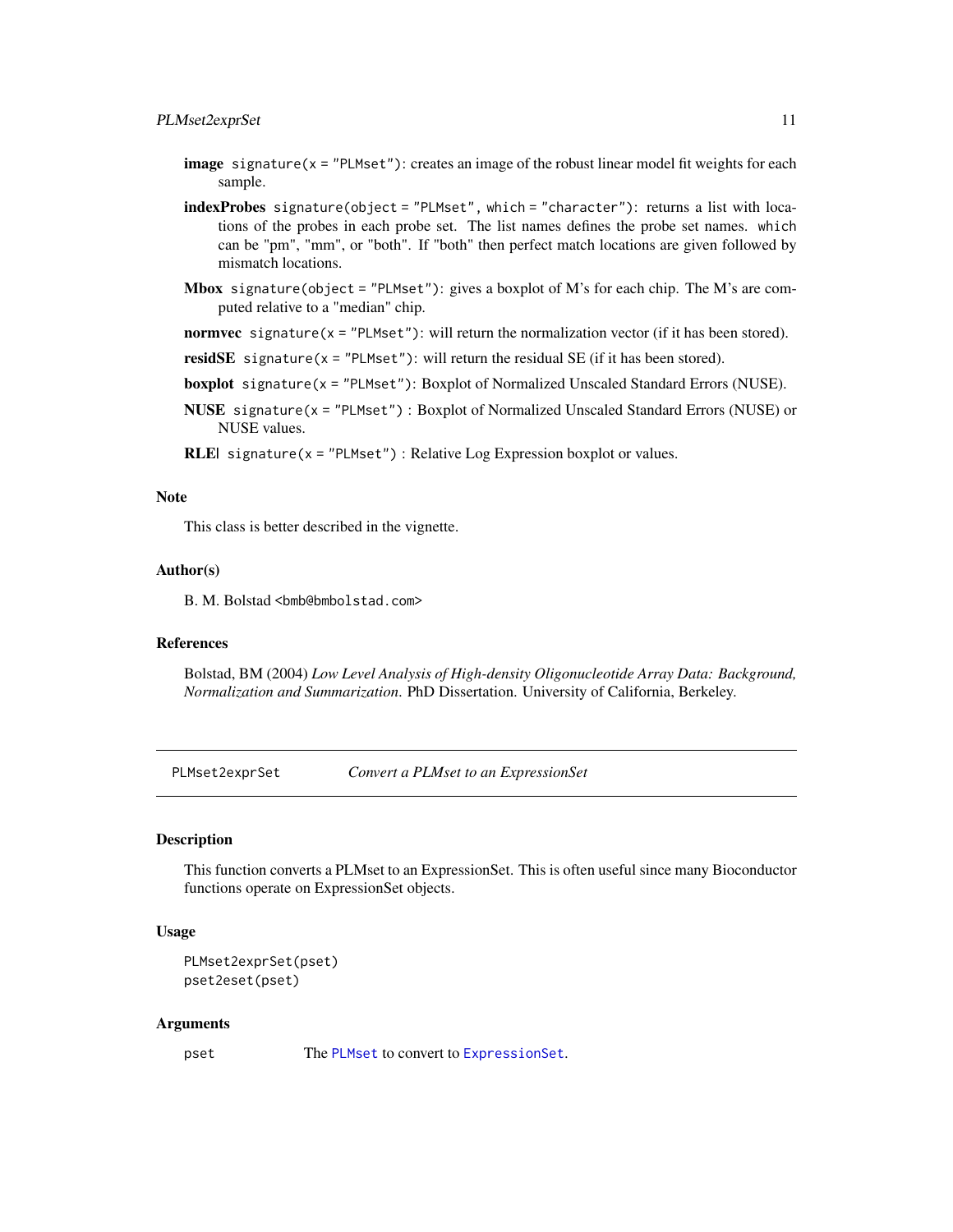<span id="page-11-0"></span>These functions convert PLMset objects to ExpressionSet objects. This is often useful since many Bioconductor functions operate on ExpressionSet objects. Note that the function pset2eset is a wrapper for PLMset2exprSet.

# Value

returns a [ExpressionSet](#page-0-0)

#### Author(s)

Ben Bolstad <bmb@bmbolstad.com>

# See Also

[ExpressionSet](#page-0-0)

# Examples

```
if (require(affydata)) {
  data(Dilution)
  Pset <- fitPLM(Dilution)
  eset <- pset2eset(Pset)
}
```
preprocess *Background correct and Normalize*

# Description

This function pre-processes an [AffyBatch](#page-0-0).

#### Usage

```
preprocess(object, subset=NULL, normalize=TRUE, background=TRUE,
           background.method="RMA.2", normalize.method="quantile",
           background.param=list(), normalize.param=list(),
           verbosity.level=0)
```

| object     | an AffyBatch                                                                             |
|------------|------------------------------------------------------------------------------------------|
| subset     | a vector with the names of probesets to be used. If NULL then all probesets are<br>used. |
| normalize  | logical value. If TRUE normalize data using quantile normalization                       |
| background | logical value. If TRUE background correct using RMA background correction                |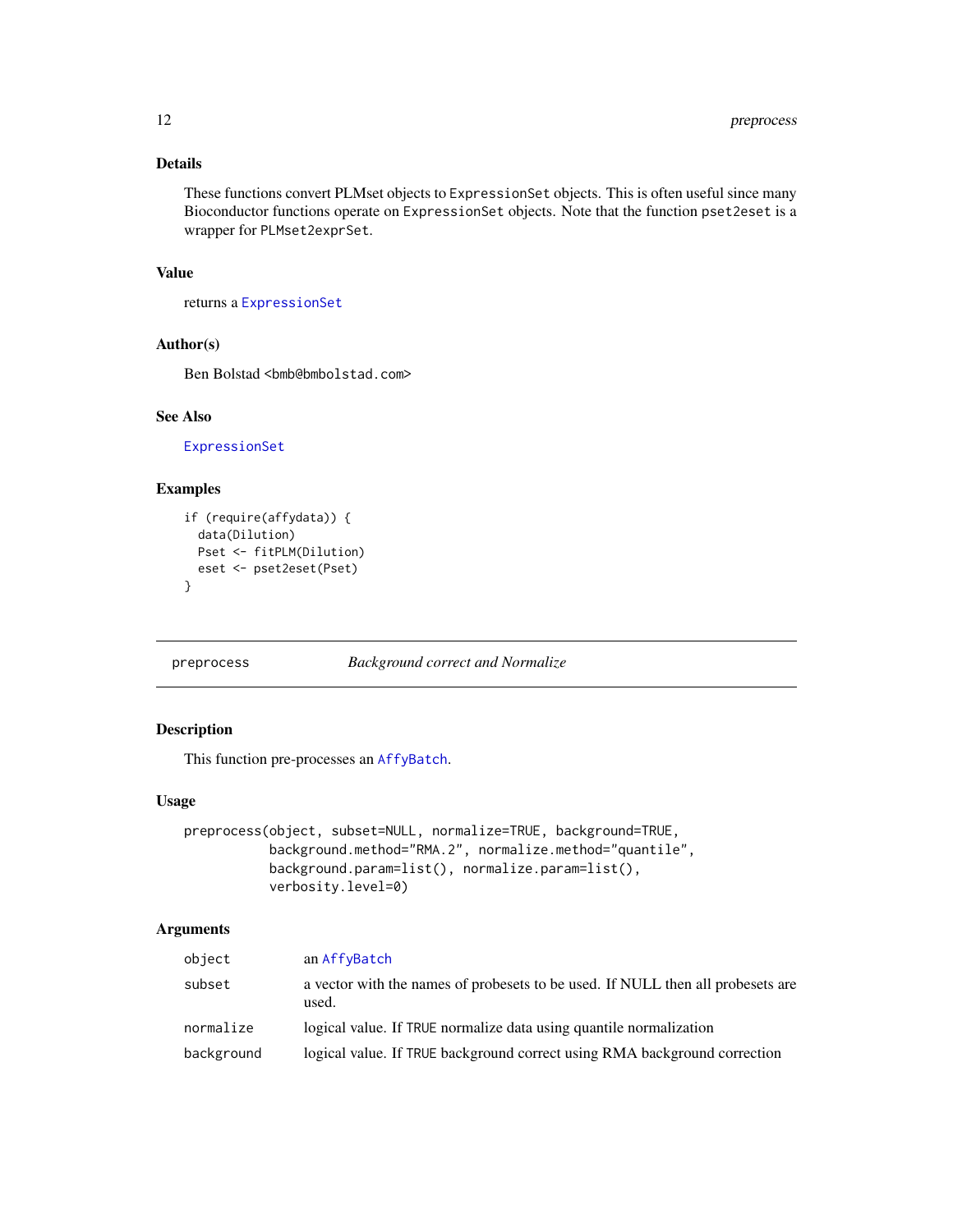# <span id="page-12-0"></span>preprocess 13

background.method name of background method to use. normalize.method name of normalization method to use. background.param list of parameters for background correction methods normalize.param list of parameters for normalization methods verbosity.level An integer specifying how much to print out. Higher values indicate more verbose. A value of 0 will print nothing

# Details

This function carries out background correction and normalization pre-processing steps. It does not summarize to produce gene expression measures. All the same pre-processing methods supplied by [threestep](#page-16-1) are supported by this function.

#### Value

An [AffyBatch](#page-0-0)

# Author(s)

Ben Bolstad <bmb@bmbolstad.com>

#### References

Bolstad, BM (2004) *Low Level Analysis of High-density Oligonucleotide Array Data: Background, Normalization and Summarization*. PhD Dissertation. University of California, Berkeley.

#### See Also

[expresso](#page-0-0), [rma](#page-0-0)

#### Examples

```
if (require(affydata)) {
 data(Dilution)
 # should be equivalent to the bg and norm of rma()
 abatch.preprocessed <- preprocess(Dilution)
}
```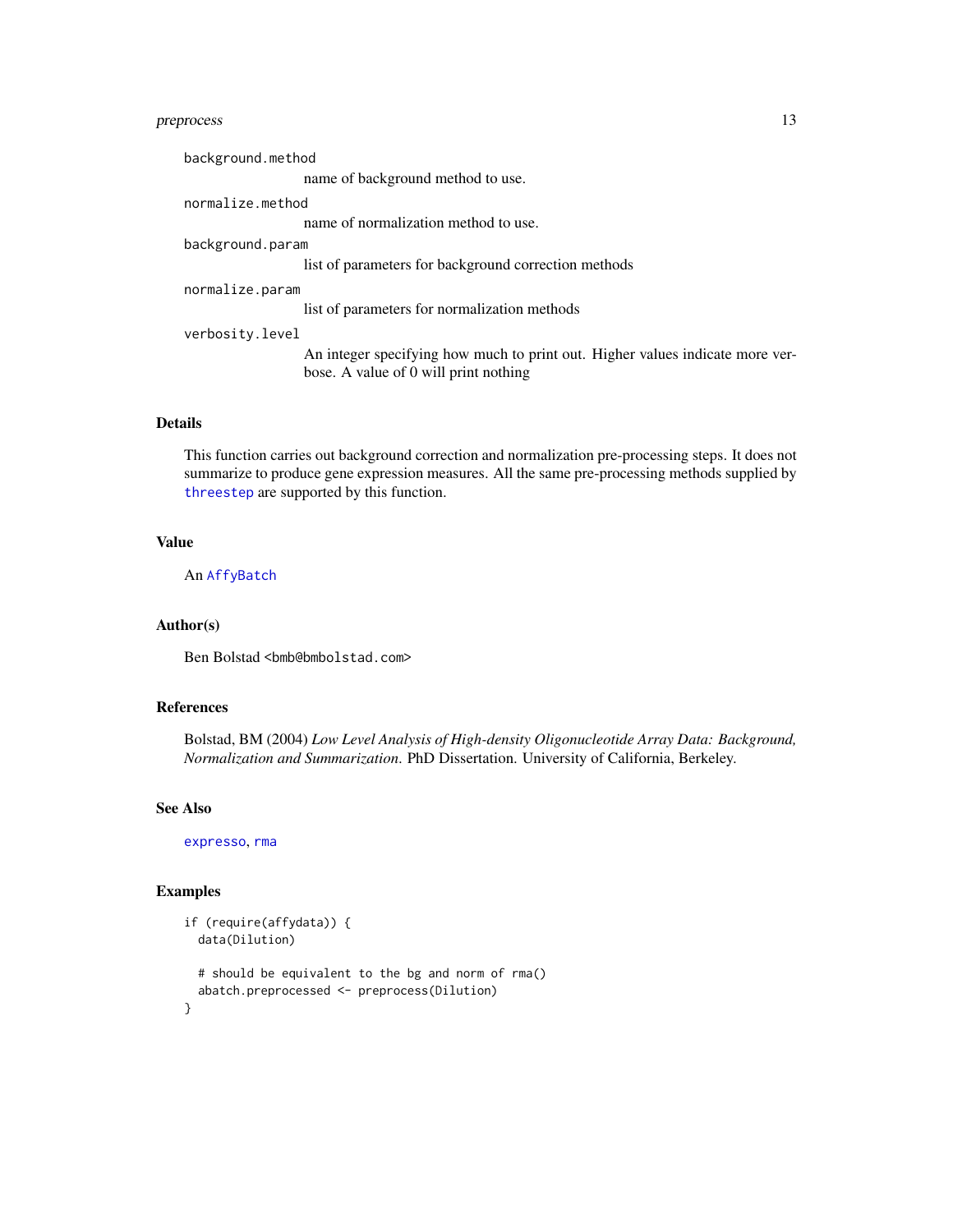<span id="page-13-0"></span>pseudo.coloring *Coloring pseudo chip images*

# Description

These are routines used for coloring pseudo chip images.

# Usage

```
pseudoPalette(low = "white", high = c("green", "red"), mid = NULL,k =50)
pseudoColorBar(x, horizontal = TRUE, col = heatcolor(50), scale = 1: length(x), k = 11, log.ticks=FALSE.
```
#### Arguments

| 1 <sub>ow</sub> | color at low end of scale                          |
|-----------------|----------------------------------------------------|
| high            | color at high end of scale                         |
| mid             | color at exact middle of scale                     |
| k               | number of colors to have                           |
| x               | A data series                                      |
| horizontal      | If TRUE then color bar is to be draw horizontally  |
| col             | colors for color bar                               |
| scale           | tickmarks for x if x is not numeric                |
| log.ticks       | use a log type transformation to assign the colors |
|                 | additional parameters to plotting routine          |

# Details

Adapted from similar tools in maPlots pacakge.

#### Author(s)

Ben Bolstad <br/> <br/>bmb@bmbolstad.com>

# See Also

[AffyBatch](#page-0-0), [read.affybatch](#page-0-0)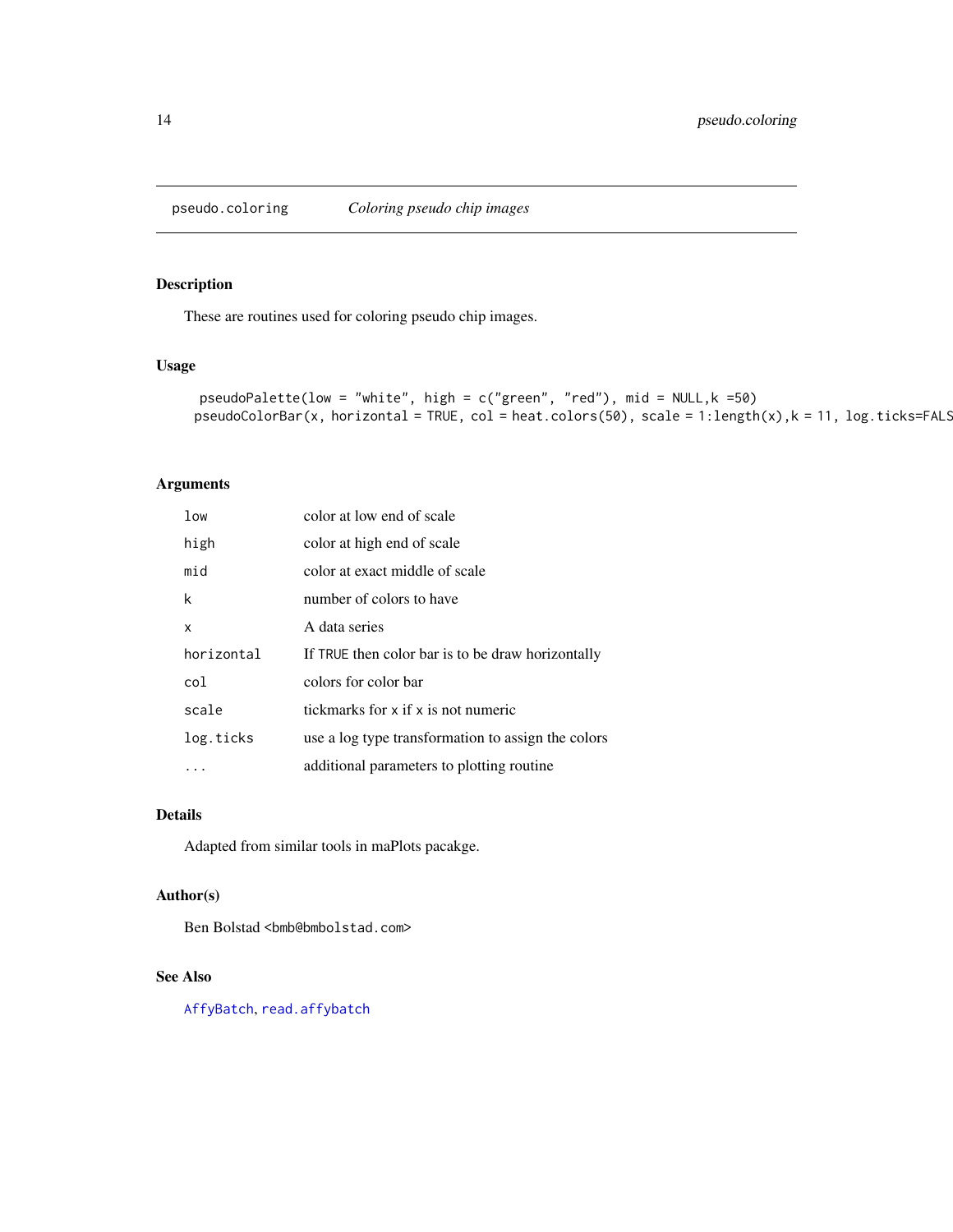<span id="page-14-0"></span>

# Description

Read RMAExpress computed binary output files into a matrix or ExpressionSet

#### Usage

```
ReadRMAExpress(filename, return.value=c("ExpressionSet","matrix"))
```
## Arguments

| filename     | The name of the file containing RMAExpress output to be read in |
|--------------|-----------------------------------------------------------------|
| return.value | should a matrix or an Expression Set be returned                |

# Value

returns an [ExpressionSet](#page-0-0)

#### Author(s)

Ben Bolstad <bmb@bmbolstad.com>

# References

<http://rmaexpress.bmbolstad.com>

<span id="page-14-1"></span>rmaPLM *Fit a RMA to Affymetrix Genechip Data as a PLMset*

# Description

This function converts an [AffyBatch](#page-0-0) into an [PLMset](#page-8-1) by fitting a multichip model. In particular we concentrate on the RMA model.

## Usage

```
rmaPLM(object, subset=NULL, normalize=TRUE, background=TRUE,
      background.method="RMA.2", normalize.method="quantile",
      background.param=list(), normalize.param=list(), output.param=list(),
      model.param=list(), verbosity.level=0)
```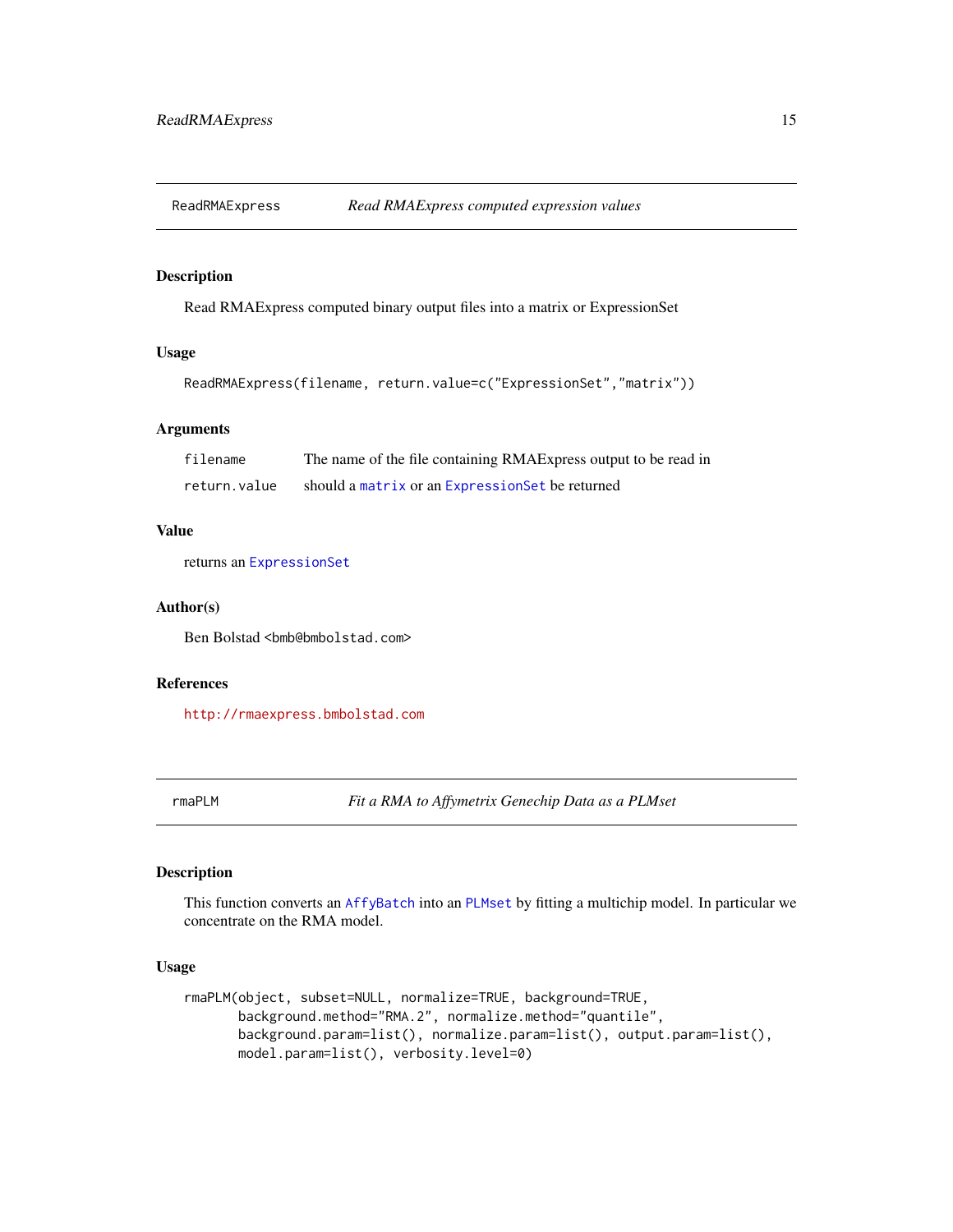#### <span id="page-15-0"></span>Arguments

| object            | an AffyBatch                                                                                                           |  |
|-------------------|------------------------------------------------------------------------------------------------------------------------|--|
| subset            | a vector with the names of probesets to be used. If NULL then all probesets are<br>used.                               |  |
| normalize         | logical value. If TRUE normalize data using quantile normalization                                                     |  |
| background        | logical value. If TRUE background correct using RMA background correction                                              |  |
| background.method |                                                                                                                        |  |
|                   | name of background method to use.                                                                                      |  |
| normalize.method  |                                                                                                                        |  |
|                   | name of normalization method to use.                                                                                   |  |
| background.param  |                                                                                                                        |  |
|                   | A list of parameters for background routines                                                                           |  |
| normalize.param   |                                                                                                                        |  |
|                   | A list of parameters for normalization routines                                                                        |  |
| output.param      | A list of parameters controlling optional output from the routine.                                                     |  |
| model.param       | A list of parameters controlling model procedure                                                                       |  |
| verbosity.level   |                                                                                                                        |  |
|                   | An integer specifying how much to print out. Higher values indicate more ver-<br>bose. A value of 0 will print nothing |  |
|                   |                                                                                                                        |  |

#### Details

This function fits the RMA as a Probe Level Linear models to all the probesets in an [AffyBatch](#page-0-0).

#### Value

An [PLMset](#page-8-1)

# Author(s)

Ben Bolstad <br/> <br/>bmb@bmbolstad.com>

# References

Bolstad, BM (2004) *Low Level Analysis of High-density Oligonucleotide Array Data: Background, Normalization and Summarization*. PhD Dissertation. University of California,

Irizarry RA, Bolstad BM, Collin F, Cope LM, Hobbs B and Speed TP (2003) *Summaries of Affymetrix GeneChip probe level data* Nucleic Acids Research 31(4):e15

Bolstad, BM, Irizarry RA, Astrand, M, and Speed, TP (2003) *A Comparison of Normalization Methods for High Density Oligonucleotide Array Data Based on Bias and Variance.* Bioinformatics 19(2):185-193

# See Also

[expresso](#page-0-0), [rma](#page-0-0), [threestep](#page-16-1),[fitPLM](#page-2-1), [threestepPLM](#page-18-1)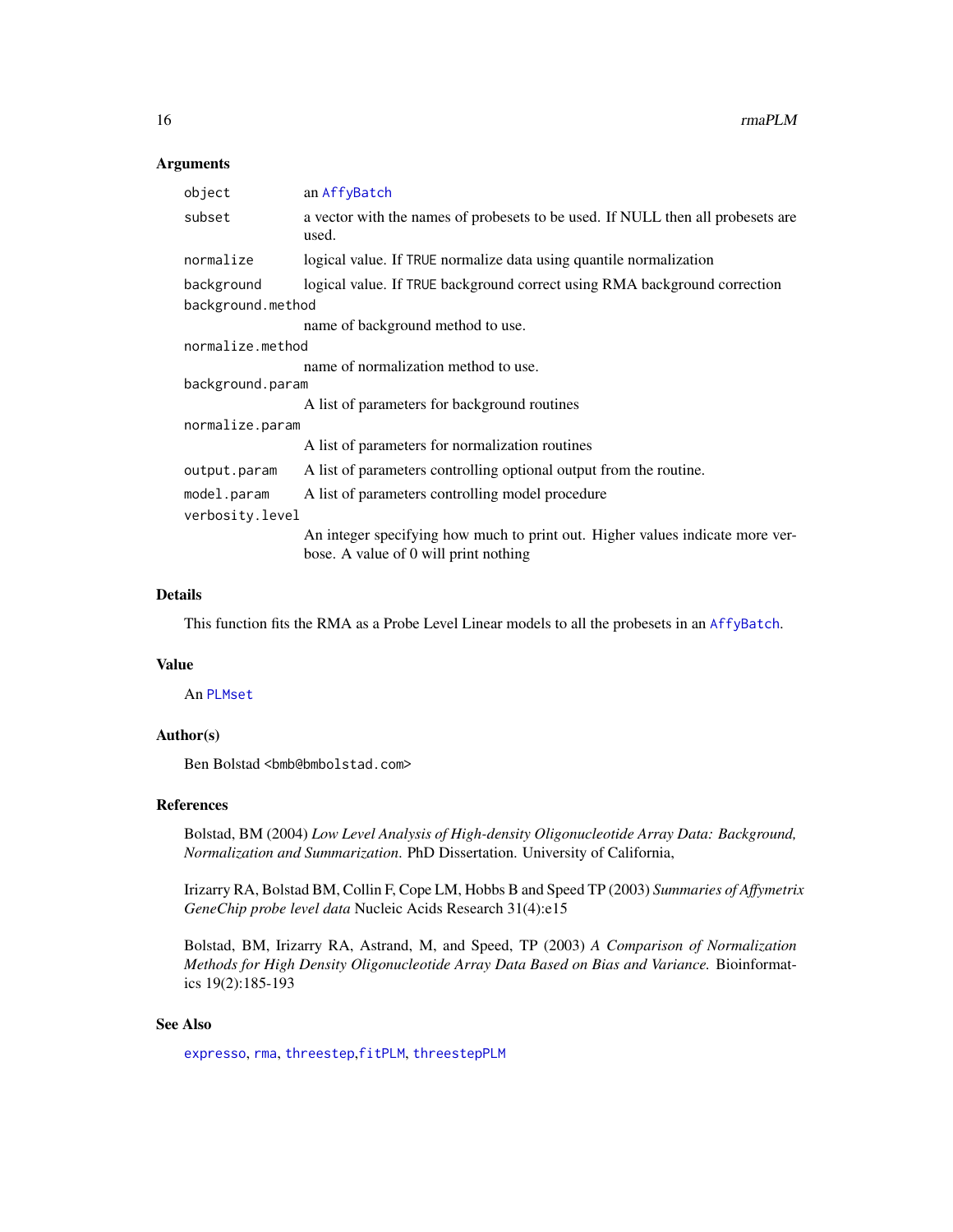#### <span id="page-16-0"></span>threestep 17

# Examples

```
if (require(affydata)) {
 # A larger example testing weight image function
 data(Dilution)
 ## Not run: Pset <- rmaPLM(Dilution,output.param=list(weights=TRUE))
 ## Not run: image(Pset)
}
```
<span id="page-16-1"></span>threestep *Three Step expression measures*

# Description

This function converts an [AffyBatch](#page-0-0) into an [ExpressionSet](#page-0-0) using a three step expression measure.

# Usage

```
threestep(object, subset=NULL, normalize=TRUE, background=TRUE,
         background.method="RMA.2", normalize.method="quantile",
          summary.method="median.polish", background.param=list(),
         normalize.param=list(), summary.param=list(), verbosity.level=0)
```

| object            | an AffyBatch.                                                                                                           |  |
|-------------------|-------------------------------------------------------------------------------------------------------------------------|--|
| subset            | a vector with the names of probesets to be used. If NULL, then all probesets are<br>used.                               |  |
| normalize         | logical value. If TRUE normalize data using quantile normalization                                                      |  |
| background        | logical value. If TRUE background correct using RMA background correction                                               |  |
| background.method |                                                                                                                         |  |
|                   | name of background method to use.                                                                                       |  |
| normalize.method  |                                                                                                                         |  |
|                   | name of normalization method to use.                                                                                    |  |
|                   | summary.method name of summary method to use.                                                                           |  |
| background.param  |                                                                                                                         |  |
|                   | list of parameters for background correction methods.                                                                   |  |
| normalize.param   |                                                                                                                         |  |
|                   | list of parameters for normalization methods.                                                                           |  |
| summary.param     | list of parameters for summary methods.                                                                                 |  |
| verbosity.level   |                                                                                                                         |  |
|                   | An integer specifying how much to print out. Higher values indicate more ver-<br>bose. A value of 0 will print nothing. |  |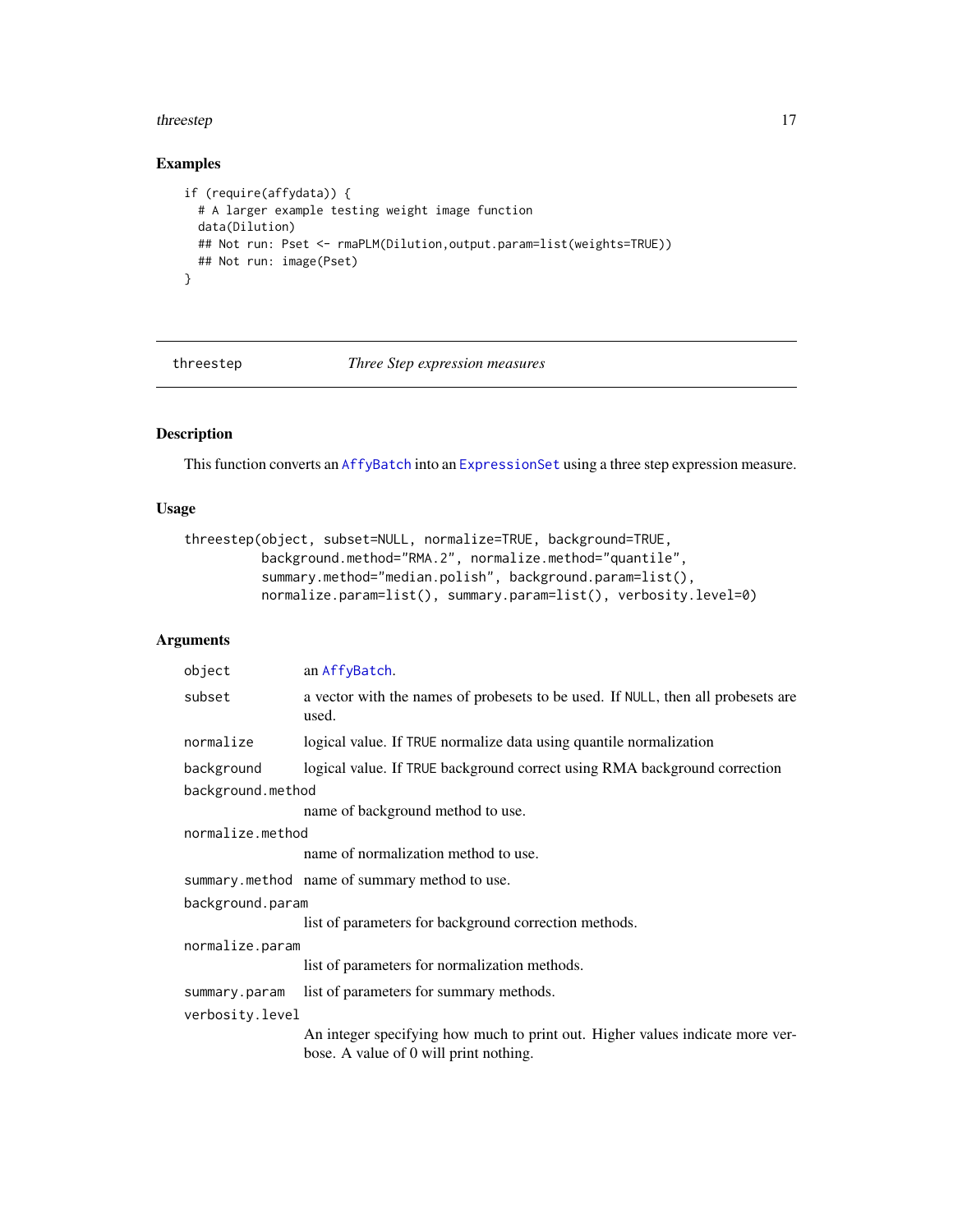<span id="page-17-0"></span>This function computes the expression measure using threestep methods. Greater details can be found in a vignette.

## Value

An [ExpressionSet](#page-0-0)

#### Author(s)

Ben Bolstad <bmb@bmbolstad.com>

# References

Bolstad, BM (2004) *Low Level Analysis of High-density Oligonucleotide Array Data: Background, Normalization and Summarization*. PhD Dissertation. University of California, Berkeley.

#### See Also

[expresso](#page-0-0), [rma](#page-0-0)

#### Examples

```
if (require(affydata)) {
 data(Dilution)
 # should be equivalent to rma()
 eset <- threestep(Dilution)
 # Using Tukey Biweight summarization
 eset <- threestep(Dilution, summary.method="tukey.biweight")
 # Using Average Log2 summarization
 eset <- threestep(Dilution, summary.method="average.log")
 # Using IdealMismatch background and Tukey Biweight and no normalization.
 eset <- threestep(Dilution, normalize=FALSE,background.method="IdealMM",
                    summary.method="tukey.biweight")
 # Using average.log summarization and no background or normalization.
 eset <- threestep(Dilution, background=FALSE, normalize=FALSE,
                   background.method="IdealMM",summary.method="tukey.biweight")
 # Use threestep methodology with the rlm model fit
 eset <- threestep(Dilution, summary.method="rlm")
 # Use threestep methodology with the log of the average
 eset <- threestep(Dilution, summary.method="log.average")
 # Use threestep methodology with log 2nd largest method
 eset <- threestep(Dilution, summary.method="log.2nd.largest")
```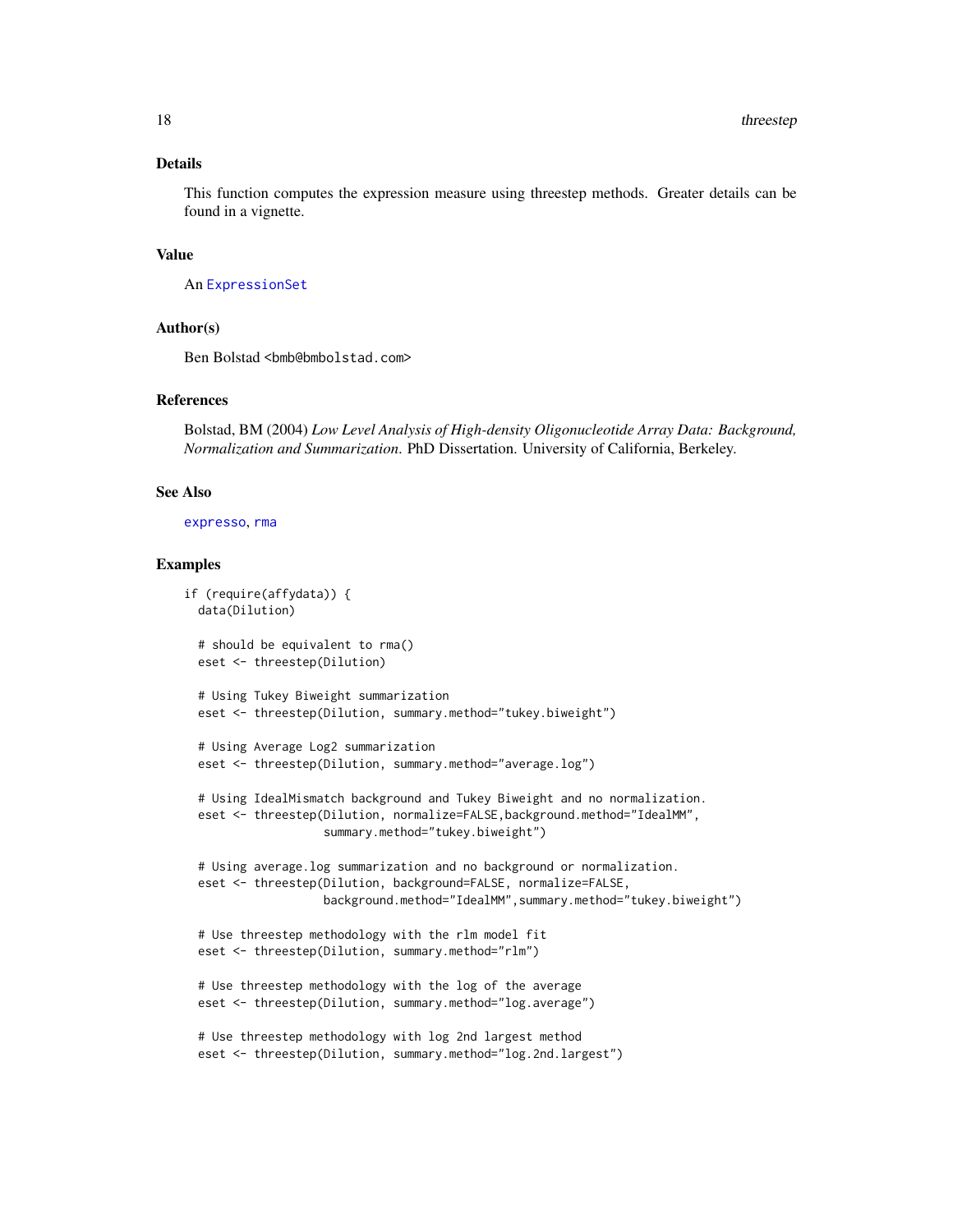```
eset <- threestep(Dilution, background.method="LESN2")
}
```
<span id="page-18-1"></span>threestepPLM *Three Step expression measures returned as a PLMset*

#### Description

This function converts an [AffyBatch](#page-0-0) into an [PLMset](#page-8-1) using a three step expression measure.

#### Usage

```
threestepPLM(object,subset=NULL, normalize=TRUE, background=TRUE,
            background.method="RMA.2", normalize.method="quantile",
             summary.method="median.polish", background.param = list(),
            normalize.param=list(), output.param=list(),
            model.param=list(), verbosity.level=0)
```
# Arguments

| object            | an AffyBatch                                                                             |
|-------------------|------------------------------------------------------------------------------------------|
| subset            | a vector with the names of probesets to be used. If NULL then all probesets are<br>used. |
| normalize         | logical value. If TRUE normalize data using quantile normalization                       |
| background        | logical value. If TRUE background correct using RMA background correction                |
| background.method |                                                                                          |
|                   | name of background method to use.                                                        |
| normalize.method  |                                                                                          |
|                   | name of normalization method to use.                                                     |
|                   | summary.method name of summary method to use.                                            |
| background.param  |                                                                                          |
|                   | list of parameters for background correction methods                                     |
| normalize.param   |                                                                                          |
|                   | list of parameters for normalization methods                                             |
| output.param      | list of parameters for output methods                                                    |
| model.param       | list of parameters for model methods                                                     |
| verbosity.level   |                                                                                          |
|                   | An integer specifying how much to print out. Higher values indicate more ver-            |
|                   | bose. A value of 0 will print nothing                                                    |

## Details

This function computes the expression measure using threestep methods. It returns a [PLMset](#page-8-1). The most important difference is that the PLMset allows you to access the residuals which the [threestep](#page-16-1) function does not do.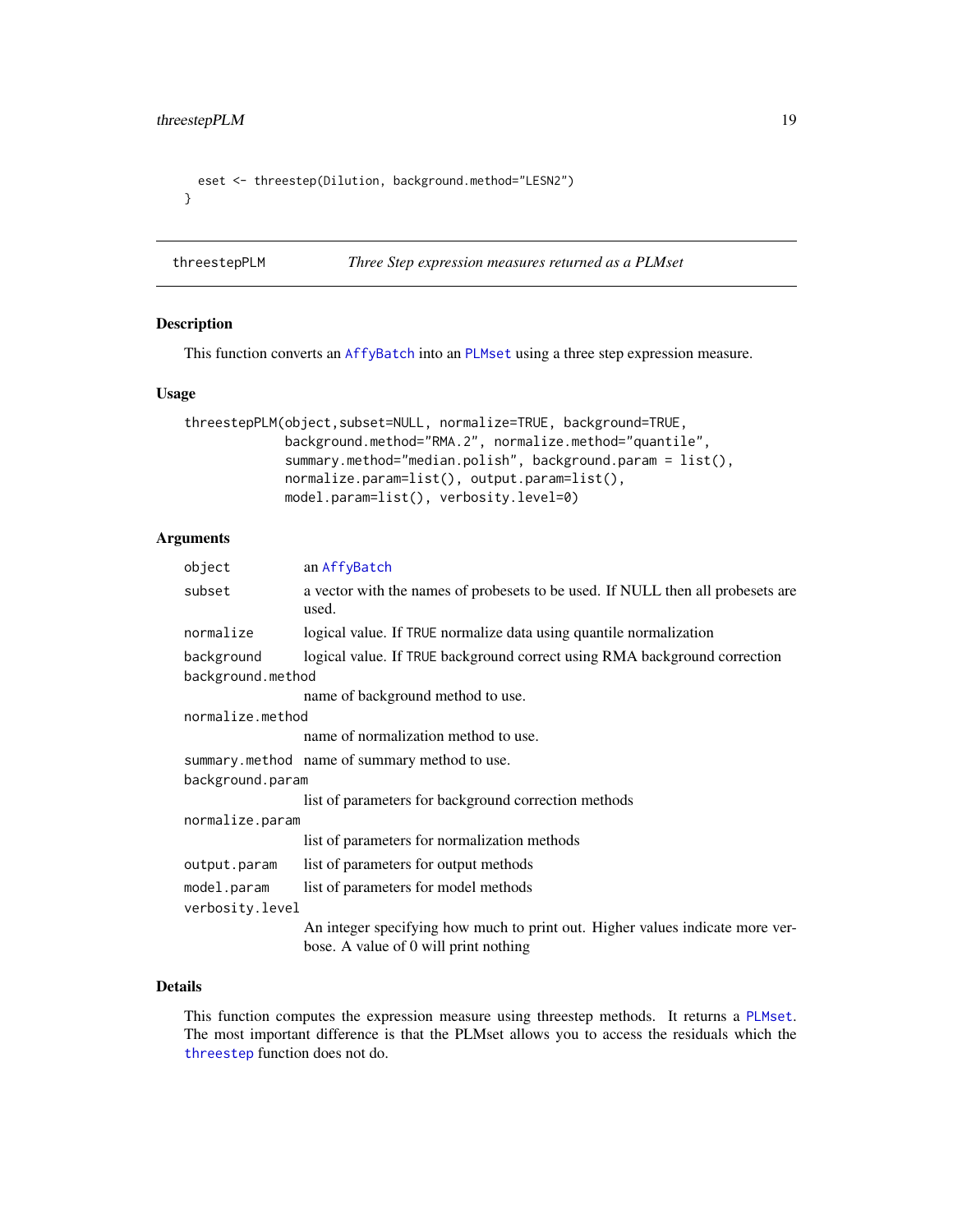# Value

An [PLMset](#page-8-1)

# Author(s)

Ben Bolstad <bmb@bmbolstad.com>

# References

Bolstad, BM (2004) *Low Level Analysis of High-density Oligonucleotide Array Data: Background, Normalization and Summarization*. PhD Dissertation. University of California, Berkeley.

# See Also

[expresso](#page-0-0), [rma](#page-0-0), [threestep](#page-16-1), [rmaPLM](#page-14-1), [fitPLM](#page-2-1)

# Examples

```
if (require(affydata)) {
  data(Dilution)
  # should be equivalent to rma()
  ## Not run: eset <- threestepPLM(Dilution)
}
```
<span id="page-19-0"></span>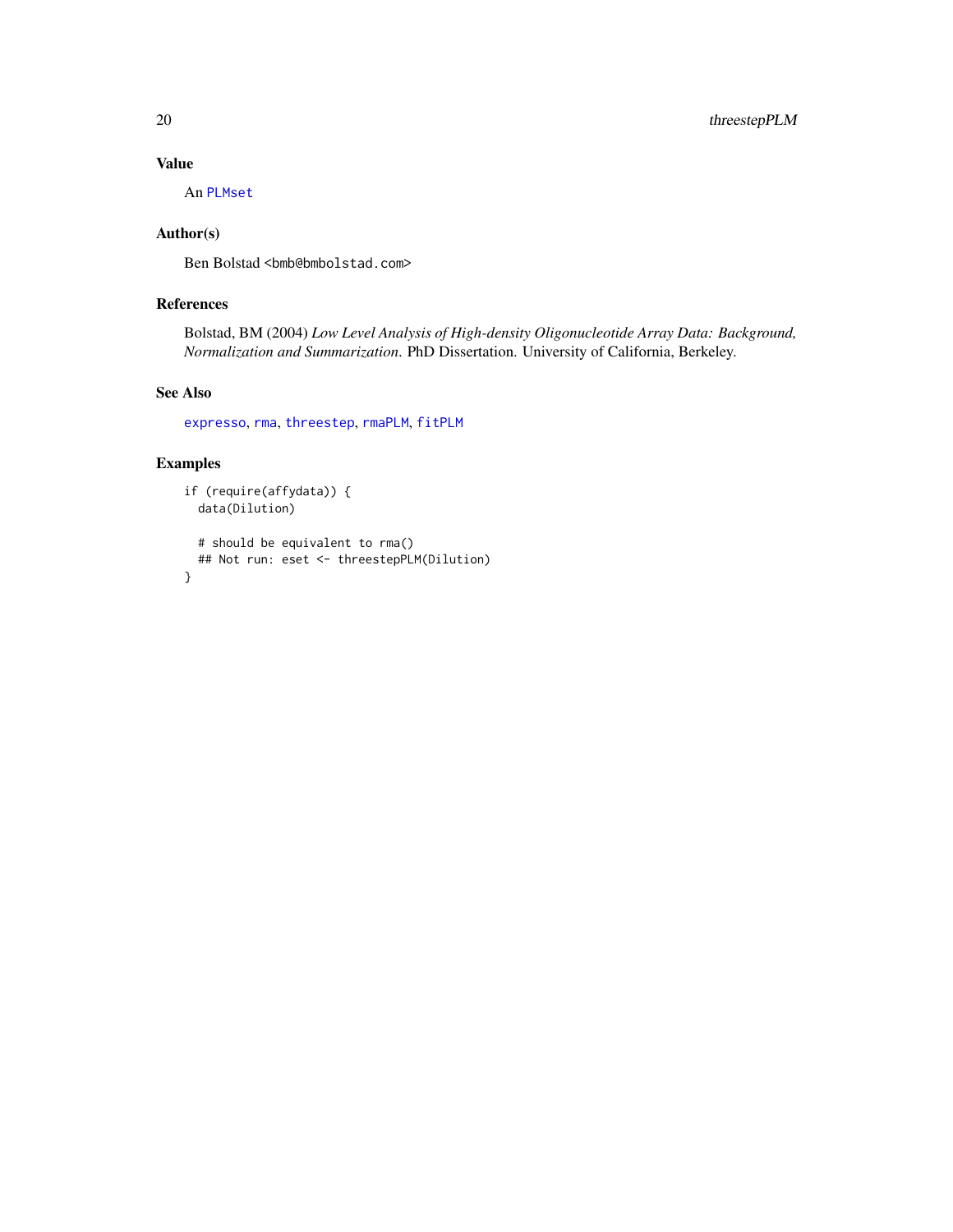# <span id="page-20-0"></span>**Index**

```
∗ classes
    PLMset-class, 9
∗ hplot
    MAplot, 5
∗ manip
    bg.correct.LESN, 2
    fitPLM, 3
    normalize.ExpressionSet, 6
    normalize.quantiles.probeset, 7
    normalize.scaling, 8
    PLMset2exprSet, 11
    preprocess, 12
    pseudo.coloring, 14
    ReadRMAExpress, 15
    rmaPLM, 15
    threestep, 17
    threestepPLM, 19
AffyBatch, 2–4, 7, 8, 12–17, 19
annotation,PLMset-method
```

```
bg.correct.LESN, 2
boxplot,PLMset-method (PLMset-class), 9
```
*(*PLMset-class*)*, [9](#page-8-0)

```
cdfName,PLMset-method (PLMset-class), 9
coefs (PLMset-class), 9
coefs,PLMset-method (PLMset-class), 9
coefs.const (PLMset-class), 9
coefs.const,PLMset-method
        (PLMset-class), 9
coefs.probe (PLMset-class), 9
coefs.probe,PLMset-method
        (PLMset-class), 9
coefs<- (PLMset-class), 9
coefs<-,PLMset-method (PLMset-class), 9
description,PLMset-method
```

```
(PLMset-class), 9
```
ExpressionSet, *[6,](#page-5-0) [7](#page-6-0)*, *[9](#page-8-0)*, *[11,](#page-10-0) [12](#page-11-0)*, *[15](#page-14-0)*, *[17,](#page-16-0) [18](#page-17-0)*

```
expresso, 4, 13, 16, 18, 20
fitPLM, 3, 9, 16, 20
getCdfInfo,PLMset-method
        (PLMset-class), 9
image,PLMset-method (PLMset-class), 9
indexProbes,PLMset,character-method
        (PLMset-class), 9
indexProbesProcessed (PLMset-class), 9
indexProbesProcessed,PLMset-method
        (PLMset-class), 9
loess, 5, 6
MAplot, 5
MAplot,PLMset-method (MAplot), 5
matrix, 15
Mbox (PLMset-class), 9
Mbox,PLMset-method (PLMset-class), 9
model.description (PLMset-class), 9
model.description,PLMset-method
        (PLMset-class), 9
mva.pairs, 5
normalize.AffyBatch.quantiles.probeset
        (normalize.quantiles.probeset),
        7
normalize.AffyBatch.scaling
        (normalize.scaling), 8
normalize.ExpressionSet, 6
normalize.quantiles, 8
normalize.quantiles.probeset, 7
normalize.scaling, 8
normvec (PLMset-class), 9
normvec,PLMset-method (PLMset-class), 9
NUSE (PLMset-class), 9
nuse (PLMset-class), 9
NUSE,PLMset-method (PLMset-class), 9
```
nuse,PLMset-method *(*PLMset-class*)*, [9](#page-8-0)